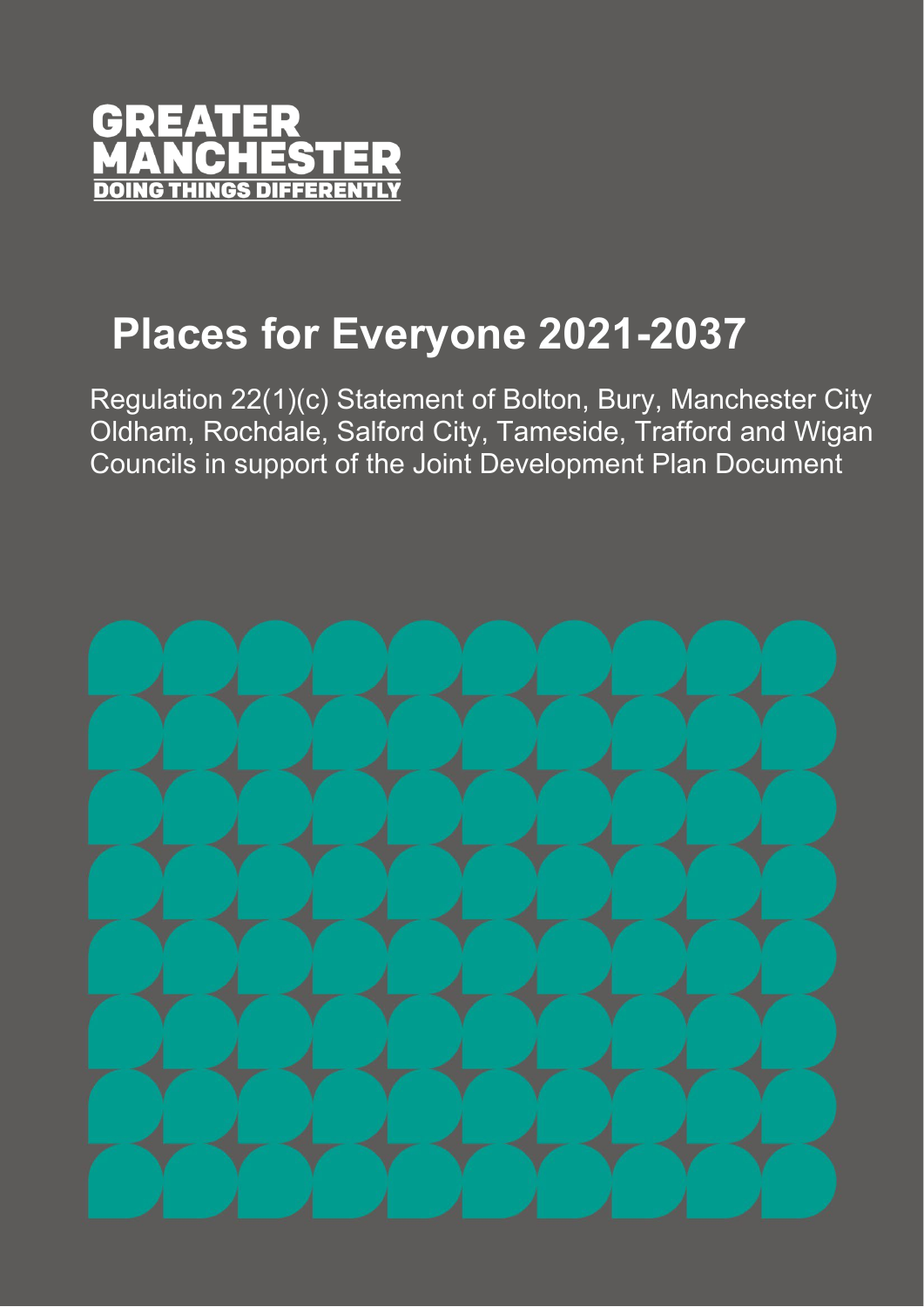## Contents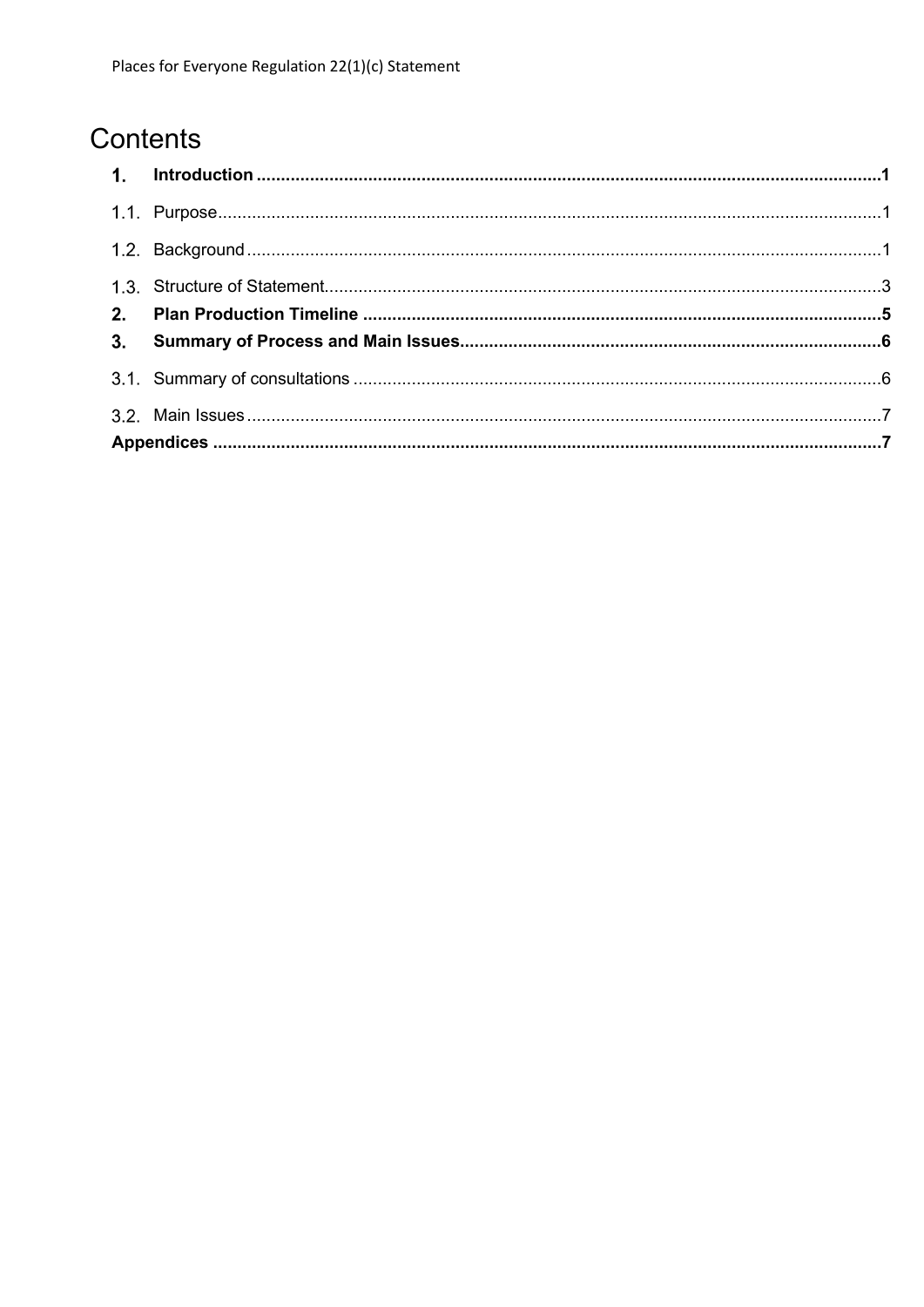#### <span id="page-2-0"></span> $1<sup>1</sup>$ **Introduction**

#### <span id="page-2-1"></span> $1.1.$ **Purpose**

- $1.1.1.$ This Consultation Statement sets out how the nine authorities of Bolton, Bury, Manchester, Salford, Tameside, Trafford, Oldham, Rochdale and Wigan involved residents and key stakeholders in preparing the Joint Development Plan Document, Places for Everyone 2021 to 2037 in accordance with Regulations 18 and 19 of the Town and Country Planning (Local Planning) (England) Regulations 2012.
- 1.1.2. This statement meets Regulation 22  $(1)(c)$  and demonstrates that consultation on the preparation of the Local Development Plan has been undertaken in accordance with the relevant Regulations and each authority's adopted Statement of Community Involvement (SCI).
- 1.1.3. The SCIs set out how each authority will consult and involve the public and statutory consultees in planning matters.

#### <span id="page-2-2"></span> $1.2.$ **Background**

- 1.2.1. In November 2014, the AGMA Executive Board recommended to the 10 Greater Manchester local authorities that they agree to prepare a joint Development Plan Document ("Joint DPD"), called the Greater Manchester Spatial Framework ("GMSF") and that AGMA be appointed by the 10 authorities to prepare the GMSF on their behalf.
- 1.2.2. In 2014, a consultation on the scope of the GMSF and the initial evidence base took place. This was followed in 2015 with a consultation on the GMSF Vision, Objectives and Strategic Growth Options.
- 1.2.3. The first complete draft of the GMSF DPD was published for consultation on 31stOctober 2016, ending on 16th January 2017. Following substantial redrafting, a further consultation on the Revised Draft GMSF took place between January and March 2019.
- 1.2.4. On the 30 October 2020 the AGMA Executive Board unanimously agreed to recommend GMSF 2020 to the 10 Greater Manchester Councils for approvalfor consultation at their Executives/Cabinets, and approval for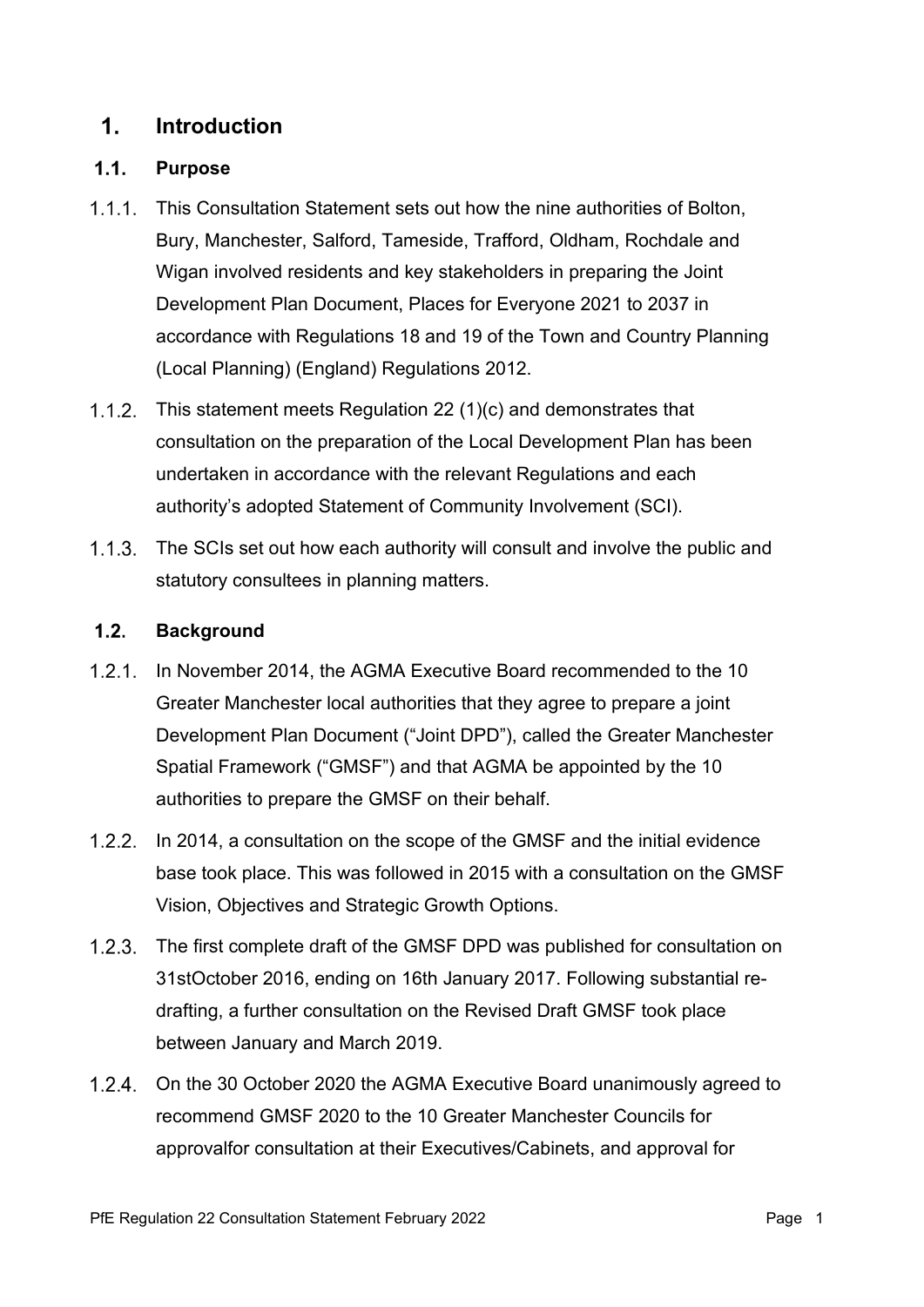submission to the Secretary of State following the period for representations at their Councilmeetings.

- At its Council meeting on 3 December Stockport Council resolved not to submit the GMSF 2020 following the consultation period and at its Cabinet meeting on 4 December, it resolved not to publish the GMSF 2020 for consultation.
- 1.2.6. As a joint DPD of the 10 Greater Manchester authorities, the GMSF 2020 required the approval of all 10 local authorities to proceed. The decisions of Stockport Council/Cabinet therefore signalled the end of the GMSF as a joint plan of the 10.
- 1.2.7. Notwithstanding the decision of Stockport Council, the nine remaining districts considered that the rationale for the preparation of a Joint DPD remained. Consequently, at its meeting on the 11th December 2020, Members of the AGMA Executive Committee agreed in principle to producing a joint DPD of the nine remaining Greater Manchester (GM) districts. Subsequent to this meeting, each district formally approved the establishment of a Joint Committee for the preparation of a joint Development Plan Document of thenine districts.
- $1.2.8.$ Section 28 of the Planning and Compulsory Purchase Act 2004 and Regulation 32 of the Town and Country Planning (Local Planning) (England) Regulations 2012 enable a joint plan to continue to progress in the event of one of the local authorities withdrawing, provided that the plan has 'substantially the same effect' on the remaining authorities as the original jointplan. The joint plan of the nine GM districts, Places for Everyone (PfE) has been prepared on this basis.
- 1.2.9. In view of this, it follows that PfE should be considered as, in effect, the same Plan as the GMSF, albeit without one of the districts (Stockport). Therefore "the plan" and its proposals are in effect one and the same. Its content has changed over time through the iterative process of plan making, but its purpose has not. Consequently, the Plan proceeded directly to Publication stage under Regulation 19 of the Town and Country Planning (Local Planning) England Regulations 2012.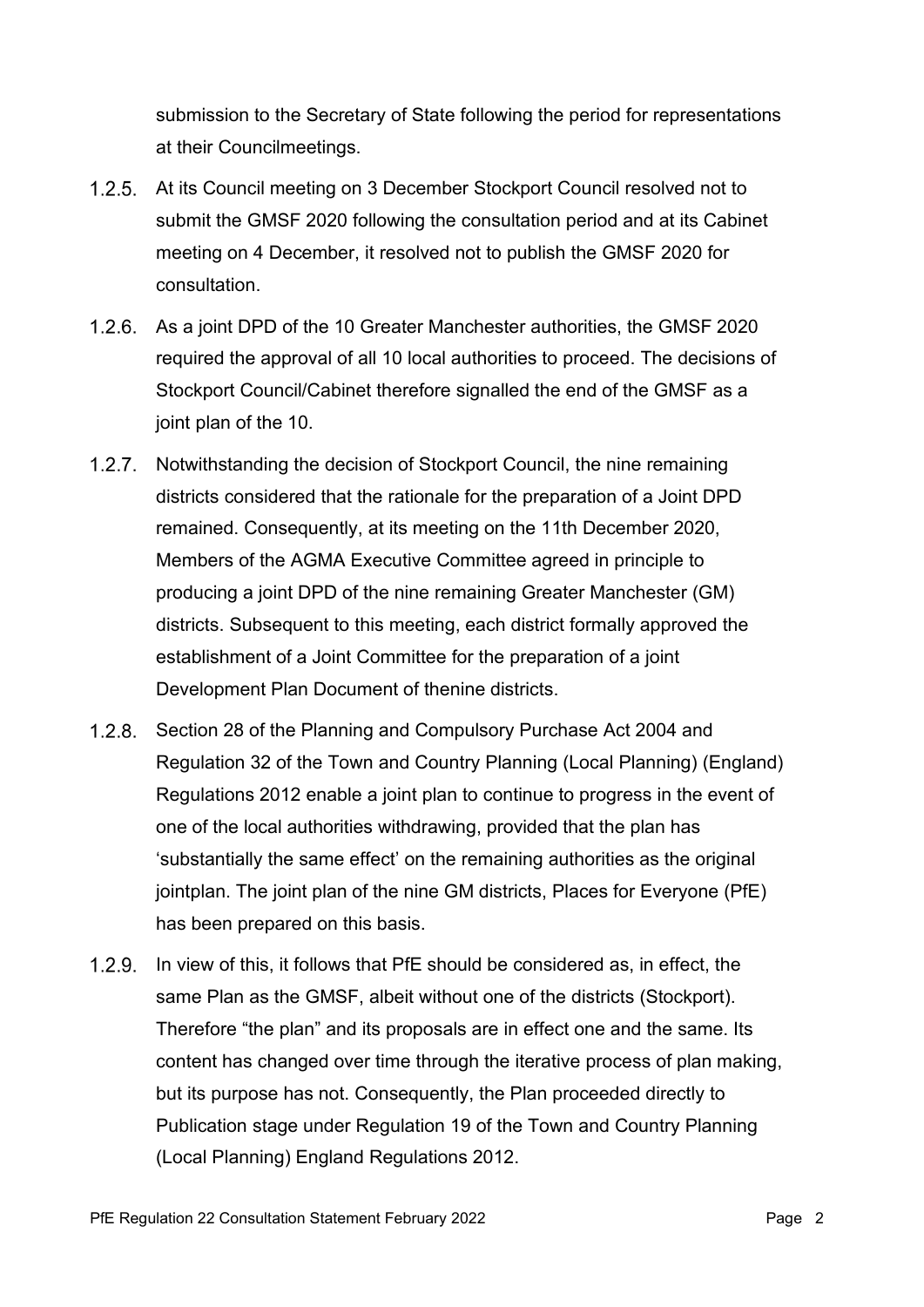- 1.2.10. A comprehensive evidence base was assembled to support the policies and proposals in the GMSF 2020. Given the basis on which the Plan has been prepared, this evidence base remains the fundamental basis for the PfE 2021.That said, this evidence base was reviewed and updated in the light of the change from GMSF 2020 to the PfE2021 and, where appropriate, addendum reports were produced and should be read in conjunction with evidence base made available in October 2020 alongside the GMSF 2020. The evidence documents which have informed the plan are available via the [GMCA's](https://www.greatermanchester-ca.gov.uk/what-we-do/planning-and-housing/places-for-everyone/) website.
- 1.2.11. PfE has substantially the same effect on the nine districts as GMSF did. The majority of changes made to the thematic and allocation policies in PfE were to remove Greater Manchester, GMSF or Stockport references, as a result of Stockport withdrawing from the Plan the PfE plan does not contain any thematic policies or strategic allocations which relate to Stockport.
- 1.2.12. The policies in PfE have different prefixes and chapter names to the draft GMSF. In some cases, policy numbers are also different in PfE2021 from GMSF 2020. The [Places for Everyone Statement of Consultation July 2021](https://www.greatermanchester-ca.gov.uk/what-we-do/planning-and-housing/places-for-everyone/supporting-documents/?folder=%5C03%20Plan%20wide#fList) provides a series of comparison tables for ease of reference.
- 1.2.13. The Places for Everyone Publication Version (August 2021) and supporting documents, including the sustainability appraisal, were published in accordance with Regulation 19 for a period of representation lasting from 9 August 2021 until 3 October 2021. During this period a total of 3,811 respondents submitted comments
- 1.2.14. Each district (together with the assistance of the GMCA on their behalf) undertook consultation in accordance with their own Statement of Community Involvement. This included consulting specific consultation and statutory bodies, local amenity and residents' groups, businesses and individual residents. Appendix A includes a joint statement of compliance with SCIs prepared on behalf of all authorities by the GMCA and each individual authority's Statement of Compliance with SCI.

#### <span id="page-4-0"></span> $1.3.$ **Structure of Statement**

1.3.1. This statement of consultation comprises four sections: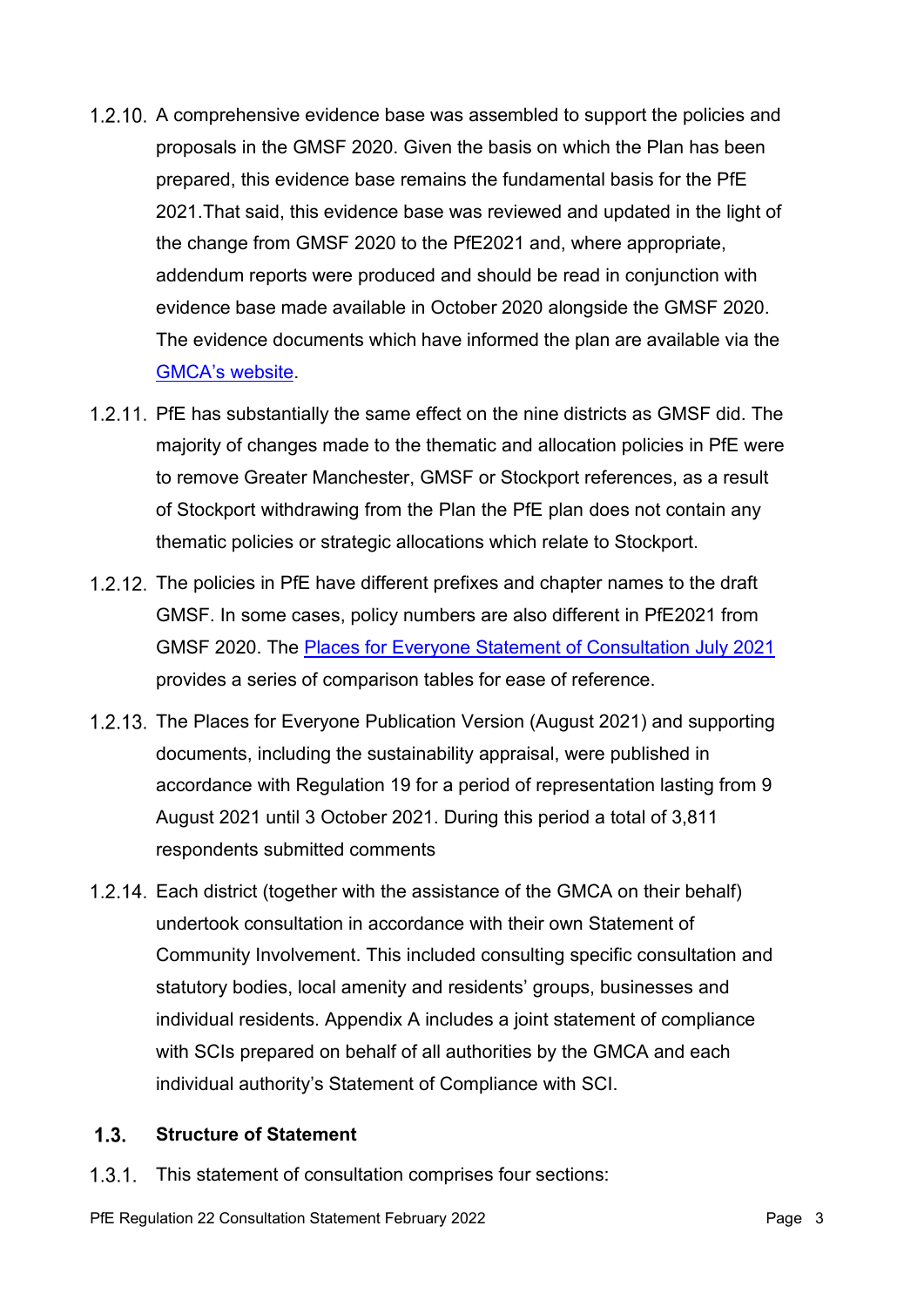- Section 1 is an introduction
- Section 2 sets out the timeline which has been followed in preparing the Plan which is in accordance with the Local Development Schemes of each authority.
- Section 3 provides a brief summary of consultations and refers to the appendices detailing the issues raised (including the reg 22 main issues raised in relation to the Publication version of the Plan) and how they have been considered.
- [Appendices:](https://eur03.safelinks.protection.outlook.com/?url=https%3A%2F%2Fwww.greatermanchester-ca.gov.uk%2Fwhat-we-do%2Fplanning-and-housing%2Fplaces-for-everyone%2Fsubmission-documents&data=04%7C01%7Ckaren.findley%40manchester.gov.uk%7Cb7c2ed158d4f4407e12b08d9ea48e8f7%7Cb0ce7d5e81cd47fb94f7276c626b7b09%7C0%7C1%7C637798421138149198%7CUnknown%7CTWFpbGZsb3d8eyJWIjoiMC4wLjAwMDAiLCJQIjoiV2luMzIiLCJBTiI6Ik1haWwiLCJXVCI6Mn0%3D%7C3000&sdata=4pnr72q1EUKy3ZzrFQ8HwnEwUxzjwqkQ9E%2BO1o6X8M4%3D&reserved=0)
	- o [Appendix A:](https://eur03.safelinks.protection.outlook.com/?url=https%3A%2F%2Fwww.greatermanchester-ca.gov.uk%2Fwhat-we-do%2Fplanning-and-housing%2Fplaces-for-everyone%2Fsubmission-documents&data=04%7C01%7Ckaren.findley%40manchester.gov.uk%7Cb7c2ed158d4f4407e12b08d9ea48e8f7%7Cb0ce7d5e81cd47fb94f7276c626b7b09%7C0%7C1%7C637798421138149198%7CUnknown%7CTWFpbGZsb3d8eyJWIjoiMC4wLjAwMDAiLCJQIjoiV2luMzIiLCJBTiI6Ik1haWwiLCJXVCI6Mn0%3D%7C3000&sdata=4pnr72q1EUKy3ZzrFQ8HwnEwUxzjwqkQ9E%2BO1o6X8M4%3D&reserved=0) Set of documents comprising a joint statement of compliance with SCIs prepared on behalf of all authorities by the GMCA and each individual authority's statement of compliance with SCI
	- o [Appendix B:](https://eur03.safelinks.protection.outlook.com/?url=https%3A%2F%2Fwww.greatermanchester-ca.gov.uk%2Fwhat-we-do%2Fplanning-and-housing%2Fplaces-for-everyone%2Fsubmission-documents&data=04%7C01%7Ckaren.findley%40manchester.gov.uk%7Cb7c2ed158d4f4407e12b08d9ea48e8f7%7Cb0ce7d5e81cd47fb94f7276c626b7b09%7C0%7C1%7C637798421138149198%7CUnknown%7CTWFpbGZsb3d8eyJWIjoiMC4wLjAwMDAiLCJQIjoiV2luMzIiLCJBTiI6Ik1haWwiLCJXVCI6Mn0%3D%7C3000&sdata=4pnr72q1EUKy3ZzrFQ8HwnEwUxzjwqkQ9E%2BO1o6X8M4%3D&reserved=0) The Regulation 22 summaries of main issues raised during the course of the publication consultation carried out under Regulation 19 and how the issues have been considered.
	- o [Appendix C:](https://eur03.safelinks.protection.outlook.com/?url=https%3A%2F%2Fwww.greatermanchester-ca.gov.uk%2Fwhat-we-do%2Fplanning-and-housing%2Fplaces-for-everyone%2Fsubmission-documents&data=04%7C01%7Ckaren.findley%40manchester.gov.uk%7Cb7c2ed158d4f4407e12b08d9ea48e8f7%7Cb0ce7d5e81cd47fb94f7276c626b7b09%7C0%7C1%7C637798421138149198%7CUnknown%7CTWFpbGZsb3d8eyJWIjoiMC4wLjAwMDAiLCJQIjoiV2luMzIiLCJBTiI6Ik1haWwiLCJXVCI6Mn0%3D%7C3000&sdata=4pnr72q1EUKy3ZzrFQ8HwnEwUxzjwqkQ9E%2BO1o6X8M4%3D&reserved=0) a set of summaries of the issues raised during Regulation 19 consultation together with how the issues have been considered and details of respondents raising the issues.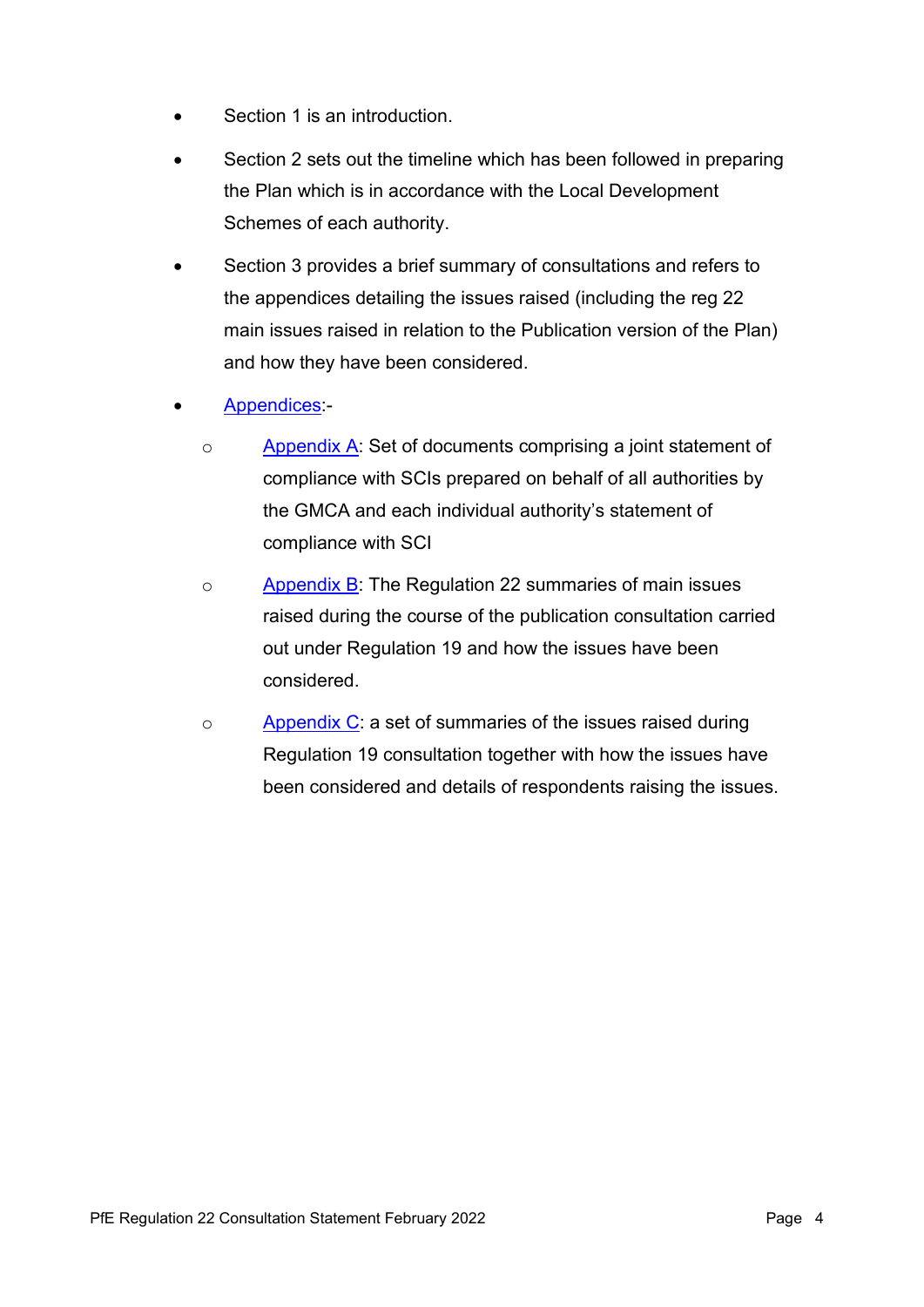#### <span id="page-6-0"></span> $2<sub>1</sub>$ **Plan Production Timeline**

- $2.1.1.$ The creation of a new Local Plan requires a number of thorough and robust stages of consultation. This is to enable early and ongoing engagement with the local community, businesses and organisations to develop a comprehensive document, tailored to the needs of the district in terms of strategy and the policies required.
- 2.1.2. The below timetable outlines the main consultation stages of the emerging Joint Development Plan Document to Publication.
	- [Scope of the plan and the initial evidence base](https://www.greatermanchester-ca.gov.uk/media/5608/gmsf-2014.pdf) November 2014
	- Vision, strategy and strategic [growth options November 2015](https://www.greatermanchester-ca.gov.uk/media/5610/gmsf-2015.pdf)
	- **[Draft Greater Manchester Spatial Framework 2016](https://www.greatermanchester-ca.gov.uk/media/1181/draft_greater_manchester_spatial_framework_web.pdf)**
	- The Greater Manchester Plan for Homes, Jobs and the [Environment: the Greater Manchester Spatial](https://www.greatermanchester-ca.gov.uk/media/1710/gm_plan_for_homes_jobs_and_the_environment_1101-web.pdf) Framework Revised Draft 2019 [\(GMSF](https://www.greatermanchester-ca.gov.uk/media/1710/gm_plan_for_homes_jobs_and_the_environment_1101-web.pdf) 2019)
	- [Publication of Places for Everyone](https://www.greatermanchester-ca.gov.uk/media/4838/places-for-everyone.pdf) (Pre-Submission Consultation Reg 19) 2021. On 21<sup>st</sup> July 2021, the Joint Places for Everyone [committee](https://democracy.greatermanchester-ca.gov.uk/ieListDocuments.aspx?CId=412&MId=4578&Ver=4) recommended each of the nine authorities approved the publication and submission of Places for Everyone to the Secretary of State. The Publication of the plan for consultation was approved [in July 2021](https://eur03.safelinks.protection.outlook.com/?url=https%3A%2F%2Fwww.greatermanchester-ca.gov.uk%2Fwhat-we-do%2Fplanning-and-housing%2Fplaces-for-everyone%2Fthe-plan%2Fdistrict-governance-meetings%2F&data=04%7C01%7Ckaren.findley%40manchester.gov.uk%7C6a38e889ed054684b91608d9ea5f901a%7Cb0ce7d5e81cd47fb94f7276c626b7b09%7C0%7C0%7C637798518431777848%7CUnknown%7CTWFpbGZsb3d8eyJWIjoiMC4wLjAwMDAiLCJQIjoiV2luMzIiLCJBTiI6Ik1haWwiLCJXVCI6Mn0%3D%7C3000&sdata=eicaG7Ru44jFgvPe475jWfBD9GR9sZMBphpK33kFvV4%3D&reserved=0) by all nine authorities.
	- Submission of the plan February 2022. The nine Councils approved submission of the plan to the Secretary of State at the following meetings:
		- o Bolton Council [28 July 2021](https://www.democracy.bolton.gov.uk/cmis5/Meetings/tabid/73/ctl/ViewMeetingPublic/mid/410/Meeting/14635/Committee/3187/Default.aspx)
		- o Bury Council [28 July 2021](https://councildecisions.bury.gov.uk/ieListDocuments.aspx?CId=148&MId=3018&Ver=4)
		- o [Manchester Council 6 Oct 2021](https://democracy.manchester.gov.uk/ieListDocuments.aspx?CId=135&MId=3697&Ver=4)
		- o Oldham Council [28 July 2021](https://committees.oldham.gov.uk/ieListDocuments.aspx?CId=132&MId=8424)
		- o Rochdale Council [28 July 2021](https://eur03.safelinks.protection.outlook.com/?url=http%3A%2F%2Fdemocracy.rochdale.gov.uk%2FieListDocuments.aspx%3FCId%3D156%26MId%3D5684&data=04%7C01%7Ckaren.findley%40manchester.gov.uk%7C360dacb61c334707018908d9eae42cf5%7Cb0ce7d5e81cd47fb94f7276c626b7b09%7C0%7C0%7C637799087990035317%7CUnknown%7CTWFpbGZsb3d8eyJWIjoiMC4wLjAwMDAiLCJQIjoiV2luMzIiLCJBTiI6Ik1haWwiLCJXVCI6Mn0%3D%7C3000&sdata=6BpU31EeaI6J8jqfxNkYmGhlPM6O0I%2BCS1Jt35SvT4g%3D&reserved=0)
		- o [Salford Council](https://sccdemocracy.salford.gov.uk/ieListDocuments.aspx?CId=134&MId=4607&Ver=4) 21 July 2021
		- o Tameside Council [20 July 2021](https://eur03.safelinks.protection.outlook.com/?url=https%3A%2F%2Ftameside.moderngov.co.uk%2FieListDocuments.aspx%3FCId%3D160%26MId%3D5272%26Ver%3D4&data=04%7C01%7Ckaren.findley%40manchester.gov.uk%7C85fd86677c0047a94e6d08d9eae4fce4%7Cb0ce7d5e81cd47fb94f7276c626b7b09%7C0%7C0%7C637799091484321194%7CUnknown%7CTWFpbGZsb3d8eyJWIjoiMC4wLjAwMDAiLCJQIjoiV2luMzIiLCJBTiI6Ik1haWwiLCJXVCI6Mn0%3D%7C3000&sdata=7aksVHumQrIENL3adBAGZzXa3TSXJwFcp8LBz3tzL28%3D&reserved=0)
		- o Trafford Council [28 July 2021](https://democratic.trafford.gov.uk/ieListDocuments.aspx?CId=122&MID=3410#AI36704)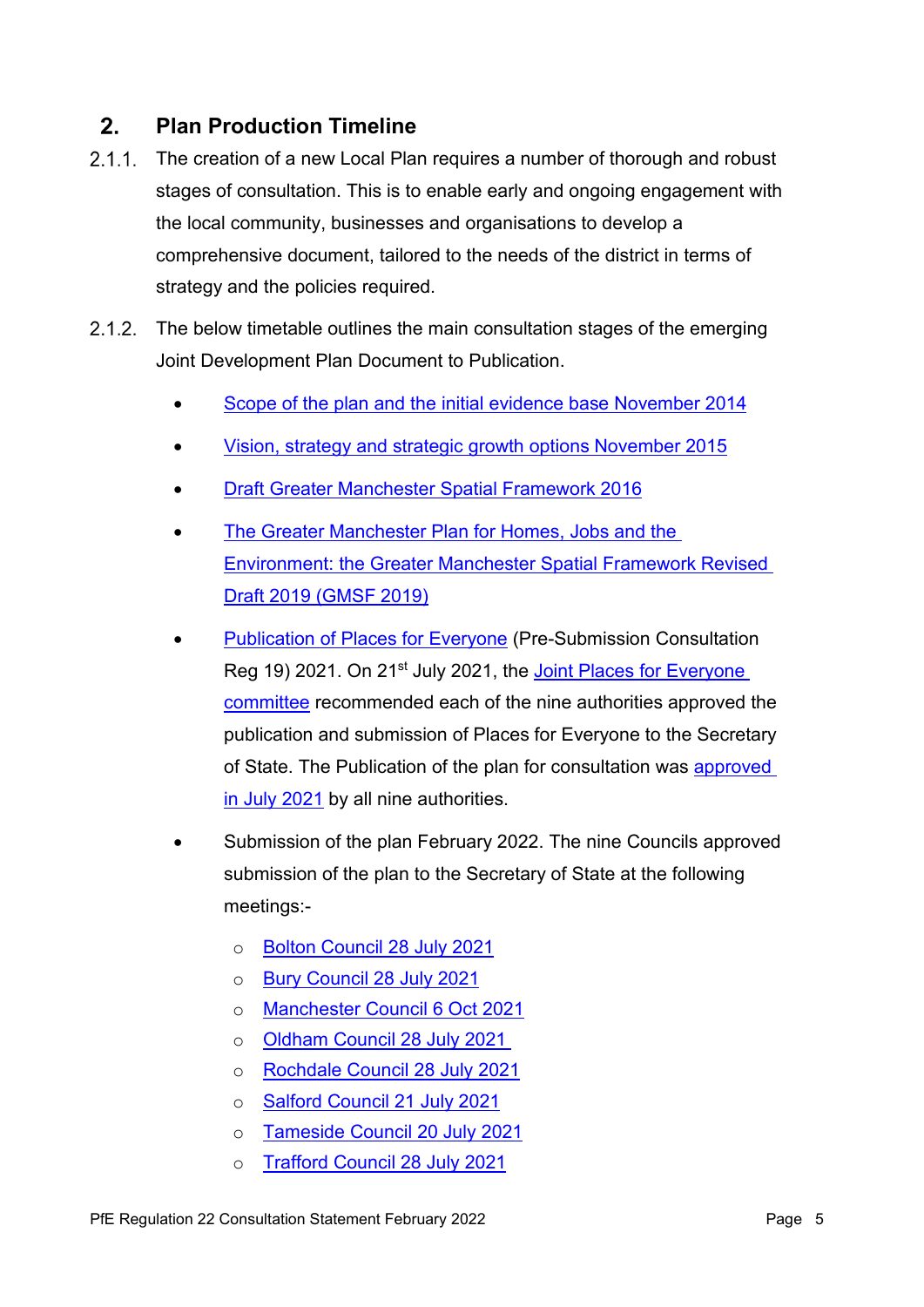o [Wigan Council](https://eur03.safelinks.protection.outlook.com/?url=https%3A%2F%2Fdemocracy.wigan.gov.uk%2FieListDocuments.aspx%3FCId%3D319%26MId%3D4791%26Ver%3D4%26a%3D1&data=04%7C01%7Ckaren.findley%40manchester.gov.uk%7C78599c836da948d493e908d9ea6d6cea%7Cb0ce7d5e81cd47fb94f7276c626b7b09%7C0%7C0%7C637798577978579660%7CUnknown%7CTWFpbGZsb3d8eyJWIjoiMC4wLjAwMDAiLCJQIjoiV2luMzIiLCJBTiI6Ik1haWwiLCJXVCI6Mn0%3D%7C3000&sdata=7tKpIygcB4EY6BOok1mz%2FDYOL3BCV7OL4uKSjaUr%2Fqs%3D&reserved=0) 21 July 2021

- $2.1.3.$ The following are estimated dates for the Examination stage and adoption of PfE.
	- Examination Summer/Autumn 2022
	- Adoption by all nine authorities Early 2023
- $2.1.4.$ The timeline followed in preparing the Plan is in accordance with the Local Development Schemes (LDS) of each authority:-
	- **[Bolton](https://www.bolton.gov.uk/planning-policy-strategy/planning-policy-supporting-information)**
	- **[Bury](https://www.bury.gov.uk/index.aspx?articleid=10737)**
	- **[Manchester](https://secure.manchester.gov.uk/info/200074/planning/1804/local_development_scheme)**
	- [Oldham](https://www.oldham.gov.uk/info/200709/documents_in_the_local_plan/230/local_development_scheme)
	- [Rochdale](http://www.rochdale.gov.uk/planning-and-building/local-planning-policy/Pages/local-development-scheme.aspx)
	- **[Salford](https://www.salford.gov.uk/planning-building-and-regeneration/planning-policies/research-and-monitoring/monitoring/local-development-scheme-monitoring/)**
	- **[Tameside](https://www.tameside.gov.uk/strategicplanning/localdevelopmentscheme)**
	- **[Trafford](https://www.trafford.gov.uk/planning/strategic-planning/Other-Supporting-Documents/local-development-scheme.aspx)**
	- **[Wigan](https://www.wigan.gov.uk/Council/Strategies-Plans-and-Policies/Planning/Local-plan/Background/LocalDevelopmentScheme.aspx)**

#### <span id="page-7-0"></span> $3<sub>1</sub>$ **Summary of Process and Main Issues**

#### <span id="page-7-1"></span> $3.1.$ **Summary of consultations and links to consultation reports**

- $3.1.1$ . Four consultations have taken place and consultation reports published in relation to the GMSF. The first, in [November 2014](https://www.greatermanchester-ca.gov.uk/media/5609/gmsf-2014-consultation-report.pdf) was on the scope of the plan and the initial evidence base, the second in [November 2015,](https://www.greatermanchester-ca.gov.uk/media/5615/gmsf-2015-consultation-summary.pdf) was on the vision, strategy and strategic growth options, and the third, on a Draft Plan in [October 2016.](https://www.greatermanchester-ca.gov.uk/media/1181/draft_greater_manchester_spatial_framework_web.pdf)
- $3.1.2.$ The consultation on The Greater Manchester Plan [for Homes, Jobs and the](https://www.greatermanchester-ca.gov.uk/what-we-do/planning-and-housing/places-for-everyone/supporting-documents/?folder=%5C03%20Plan%20wide#fList)  [Environment: the Greater Manchester Spatial](https://www.greatermanchester-ca.gov.uk/what-we-do/planning-and-housing/places-for-everyone/supporting-documents/?folder=%5C03%20Plan%20wide#fList) Framework Revised Draft 2019 [\(GMSF](https://www.greatermanchester-ca.gov.uk/what-we-do/planning-and-housing/places-for-everyone/supporting-documents/?folder=%5C03%20Plan%20wide#fList) 2019) took place in 2019. It received over 17,000 responses. The responses received informed the production of GMSF 2020. The withdrawal of Stockport Council in December 2020 prevented GMSF 2020 proceeding to Regulation 19 Publication stage.
- However, in light of the nature and scope of the PfE Plan, the previous  $3.1.3.$